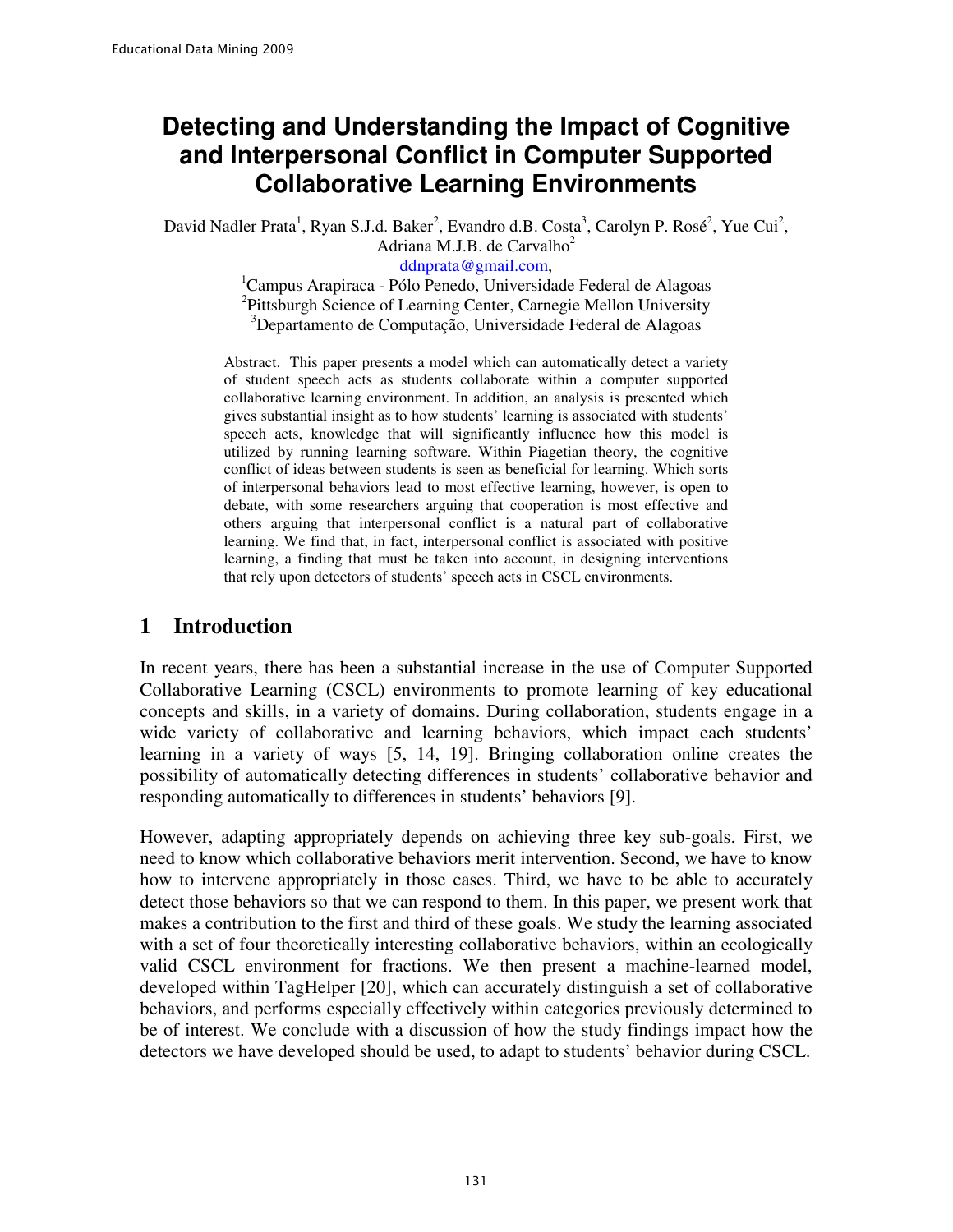# *1.1 Cognitive and Social Conflict in CSCL*

Within this paper, we focus on cognitive and social conflict within computer supported collaborative learning, categories found to have relevant impacts on student learning within non-computer-mediated collaborative learning.

Studies from the 1970's have shown that cognitive conflict promotes cognitive development [11,13,21,23,25], in line with Piaget's [16] writings on the equilibration process. Piaget claimed that one source of progress in the development of knowledge is found in the imbalance that forces a subject to seek new equilibrium through assimilation and accommodation.

Many researchers have found results indicating that cognitive conflict and learning emerges from the process of collaboration, when students mutually engage to coconstruct shared knowledge [5,14,19]. In fact, Moshman and Geil [12] and Kruger [10] have argued that the conceptualization of cognitive change as either a process of conflict or a process of cooperation is a false dichotomy, claiming that productive cognitive conflicts take place solely within a cooperative context, and not via competition or interpersonal conflict. In Moshman and Geil's view, productive cognitive conflict does not emerge from students arguing in favor of their own views, but from co-constructing a consensus solution. Similarly, Howe [7] suggested a separation between types of conflict that involves transactive [3] dialogues (e.g. cognitive conflict) and interpersonal conflict that involves aggression. These studies argued that these two types of interaction occur in distinct groups, depending on students' gender and temperament.

However, other studies have provided evidence suggesting that cognitive conflict does not solely occur in purely collaborative and consensus-based process. For example, Arsenio and Lover [2] and Shantz [22], give evidence that the conflict of ideas often leads to interpersonal conflict.

Hence, it appears to still be an open question whether productive cognitive conflict, and the learning that emerges from it, only occurs when students show collaborative behaviors, or whether it still occurs in conjunction with interpersonal conflict.

This question is especially relevant within the context of online collaborative learning. Online learning has different affordances than the face-to-face learning settings where much prior collaborative learning research has taken place – in particular, online collaboration, due to the anonymity potentially afforded, is prone to a very high rate of insults, often called "flaming" in the online collaboration literature (e.g. O'Sullivan & Flanagin [15]). To investigate these questions, we consider the relationship between learning and the different behaviors students display in anonymous online collaborative learning, focusing on the insults indicative of interpersonal conflict. Our hypothesis is that the cognitive conflict which occurs in online learning is highly likely to produce interpersonal conflicts, demonstrated by insults; however the online medium may also reduces the social consequences associated with insults, meaning that insults may not impede learning gains.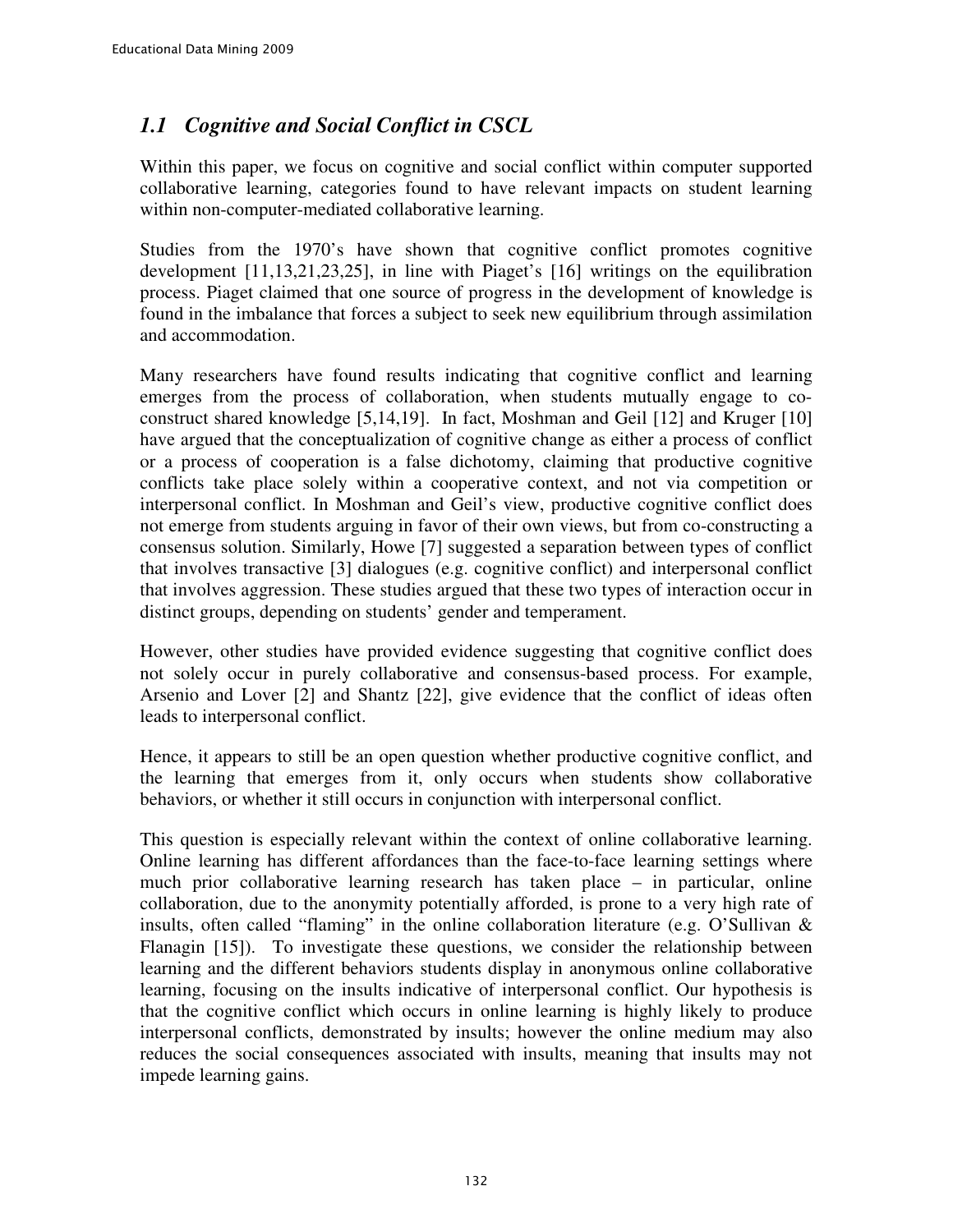# 2 **Analysis of Learning Associated With Speech Acts**

# *2.1 Methods*

Twenty four sixth-grade students from a suburban elementary school near Pittsburgh, PA, participated in this study. The study was conducted in a genuine setting of learning, involving authentic learning materials. Because one of the students did not use the chat interface during the two lab days, that student was excluded from analysis (that student's partner was still included in the sample because this student used the chat interface to discuss the problem solving and complain about his partner's lack of interactivity), and the sample was reduced to 23 students. Each student made, on average, 84.3 utterances, for a total of 1940 utterances.

Each student used a mathematics tutoring program covering problems on fraction addition, subtraction, multiplication, and division [9], in collaborative pairs mediated through TuTalk. TuTalk [8] is a collaborative problem solving interface that include two online panels: a chat, and a collaborative interface for the problem solving built in the CTAT authoring tool [1].

| Student Interface                                                                                                                                                                                           |                              |
|-------------------------------------------------------------------------------------------------------------------------------------------------------------------------------------------------------------|------------------------------|
| Student                                                                                                                                                                                                     |                              |
| Mark and Paige are running for student council president. Mark<br>received 1/2 of the votes. Paige recived 1/10 of the votes. What<br>additional fraction of the votes did Mark receive?                    | <b>Messages</b>              |
| The least common denominator is<br>$\checkmark$<br>10<br>5<br>$1\,$<br>$=$<br>$\overline{2}$<br>10<br>$1\,$<br>$=$<br>$\overline{\phantom{a}}$<br>10<br>Simplify?<br>$\bigcirc$ Yes<br>$=$<br>$\bigcirc$ No | Help<br>$<<$<br>$>>$<br>Done |

**Figure 1. Problem-solving interface [9].** 

The students worked in their school lab computer, in pairs, using TuTalk, with their chat dialogues and problem solving contributions (within the interface) logged for later analysis. The arrangement of the lab was designed so that the students could not easily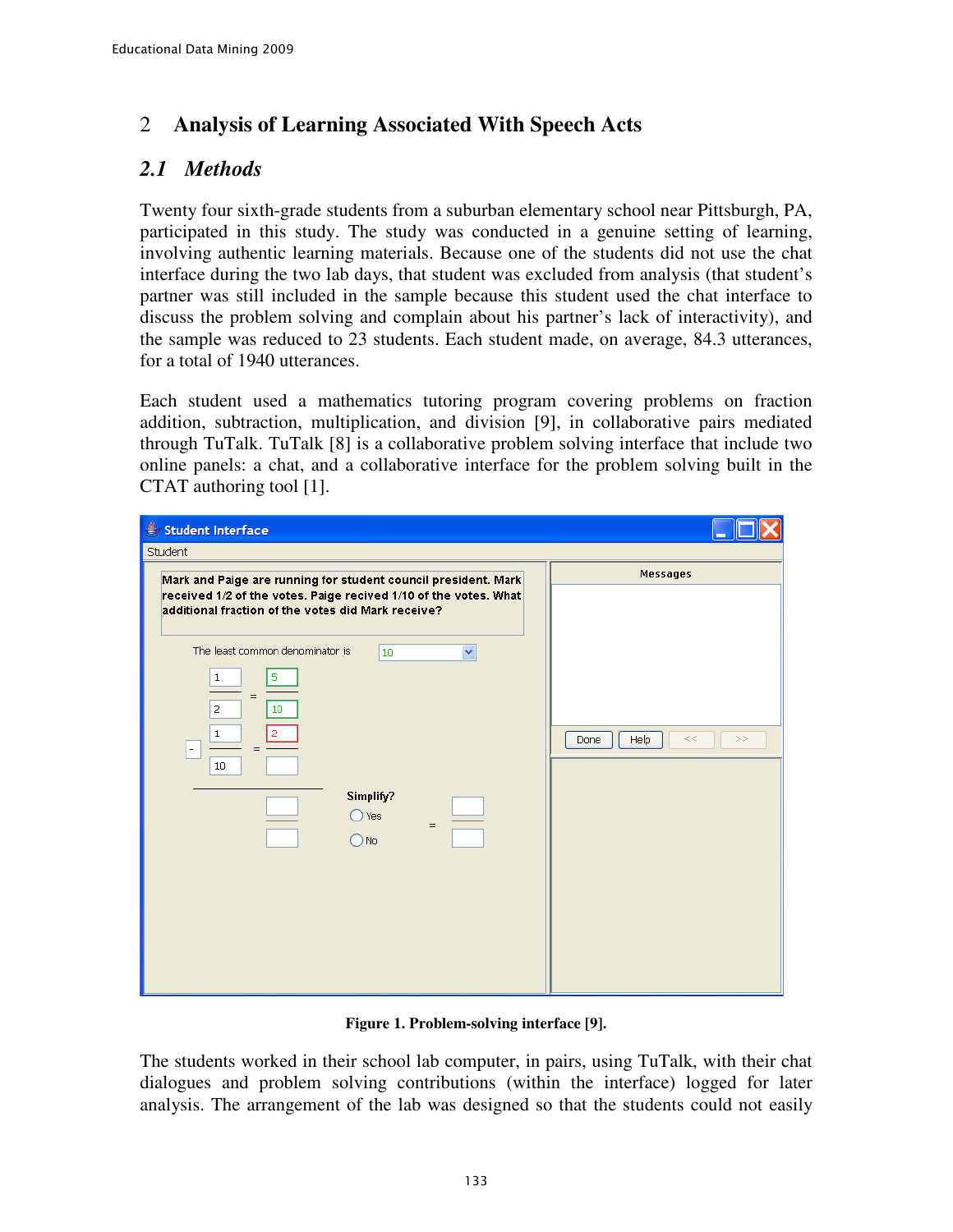talk with their pairs outside of the chat interface, with the identity and the seat location of the collaborating pairs hidden from their partners.

Each student individually took nearly isomorphic pre-tests and post-tests, covering knowledge of the material covered in the tutor, during a 30 minute period during on separate days from tutor usage. The students collaborated in learning fractions within TuTalk within two lab sessions, each lasting 45 minutes. This design enabled us to investigate the student's knowledge gains based on the pre- and post-tests, and to analyze students' collaborative and individual learning behaviors.

# *2.2 Analytical Method*

In analyzing these dialogues, we divided student behavior into a selected number of categories relevant to our analyses. Cognitive communicative categories were split in accordance with Youniss and Damon's [26] interpretation of Piaget's views on social relations in the individual construction of knowledge, where cognitive conflict and knowledge construction can occur either through disagreement, where one student perceives a misconception or other error in his partner's thinking and disagrees, attempting to express why it is wrong (called disagree with concept in our coding scheme). Within this type of disagreement, a student is arguing in favor of his or her own views, an ultimately competitive act. In one example, one student said, "i dont think thats the common denominator". By contrast, a student may also refine their partner's ideas by expressing their perspective on an idea, and informing the partner as to their beliefs (called inform belief in our coding scheme), attempting to co-construct a solution – a more collaborative manner of expression. One example of this within our corpus is, "the common denominator is 54".

These two categories are shown in Table 1. The two categories do not form an exhaustive list of possible cognitive communicative acts, but are particularly relevant to the analysis presented here. A fuller taxonomy of speech acts is given in the first author's doctoral dissertation [17].

| <b>Context</b>      | Category                 | <b>Description</b>                                                                                                           |  |  |
|---------------------|--------------------------|------------------------------------------------------------------------------------------------------------------------------|--|--|
|                     |                          | The speaker informs his/her partner about his beliefs                                                                        |  |  |
| More<br>Cooperative | Inform Belief            | about the concept<br>(the common denominator is $54$ )                                                                       |  |  |
| Less<br>Cooperative | Disagree with<br>Concept | The speaker disagrees with his partner's belief about<br>the concept.<br>( <i>i</i> dont think thats the common denominator) |  |  |

**Table 1. Description of the cognitive communicative categories**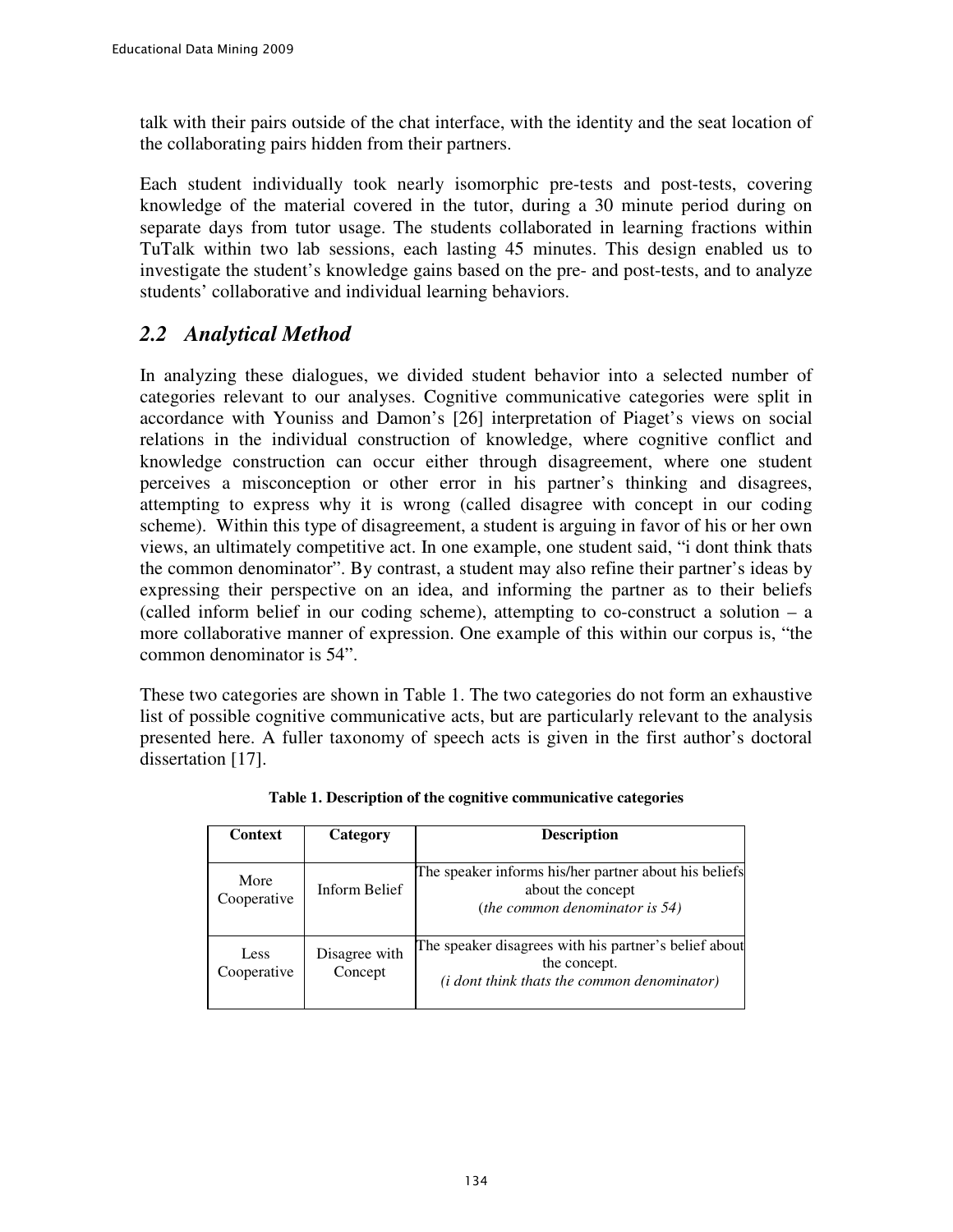| Offer<br>collaborative<br>act | The speaker offers to do something for his or<br>her partner towards the problem-solving<br>goals | <i>i do the botttom now</i><br>(student 2b) |
|-------------------------------|---------------------------------------------------------------------------------------------------|---------------------------------------------|
| Insult                        | The speaker insults his or her partner by<br>calling them an obscene or offensive word.           | <i>you loser</i> (student<br>14b)           |

#### **Table 2 Description of social communicative categories**

The offer collaborative act and insult categories are social communicative categories (Table 2). A student who offers collaborative act offers to do something to forward the problem-solving goals, generally without having specifically been asked to do so. As such, offer collaborative act is a reflection of the peers' social collaboration. By contrast, an insult reflects interpersonal conflict within the dialogue, and is in contrast to social collaborative behavior.

This set of four categories was coded by the first and sixth authors. Both authors coded a subset of 225 utterances made by students during collaborative learning. Cohen's [4] Kappa was 0.80, indicating good inter-rater reliability. Afterwards, the protocol analyses were based on the first author's codes for the entire corpus. We also developed a machine-learned model that was able to accurately code these categories, discussed later in the paper – however, for this analysis human coding was used, as a tractable goldstandard.

# *2.3 Results*

We analyzed the correlations between pre- and post-test learning gains and the frequency of each category of our coding scheme in each pair's dialogue. The overall pattern of results is shown in Table 3. As can be seen, the number of inform belief speech acts a student made or received was not significantly correlated with learning gains, respectively  $t(22)=0.31$ ,  $p=0.75$ ,  $t(22)=0.10$ ,  $p=0.92$  (all tests reported are two-tailed). The number of offer collaborative act speech acts a student made or received also was not significantly correlated with learning gains,  $t(22)=0.00$ ,  $p=0.99$ ,  $t(22)=0.64$ ,  $p=0.52$ , for a two-tailed t-test.) Hence, neither of the two cooperative behaviors coded were associated with significantly higher learning gains.

By contrast, the two non-cooperative behaviors were associated with positive learning – but only in the student being non-cooperative. The amount a student disagreed with concept was associated with statistically significantly higher learning gains for the disagreeing student,  $r=0.53$ ,  $t(22)=2.93$ ,  $p<0.01$ , but not for their partner,  $t(22)=0.38$ , p=0.70. The disagree with concept act has the intention to alter the peer's reasoning with conflicting ideas, but appears to have been more of a marker of the disagreeing student's learning than a learning opportunity for their partner.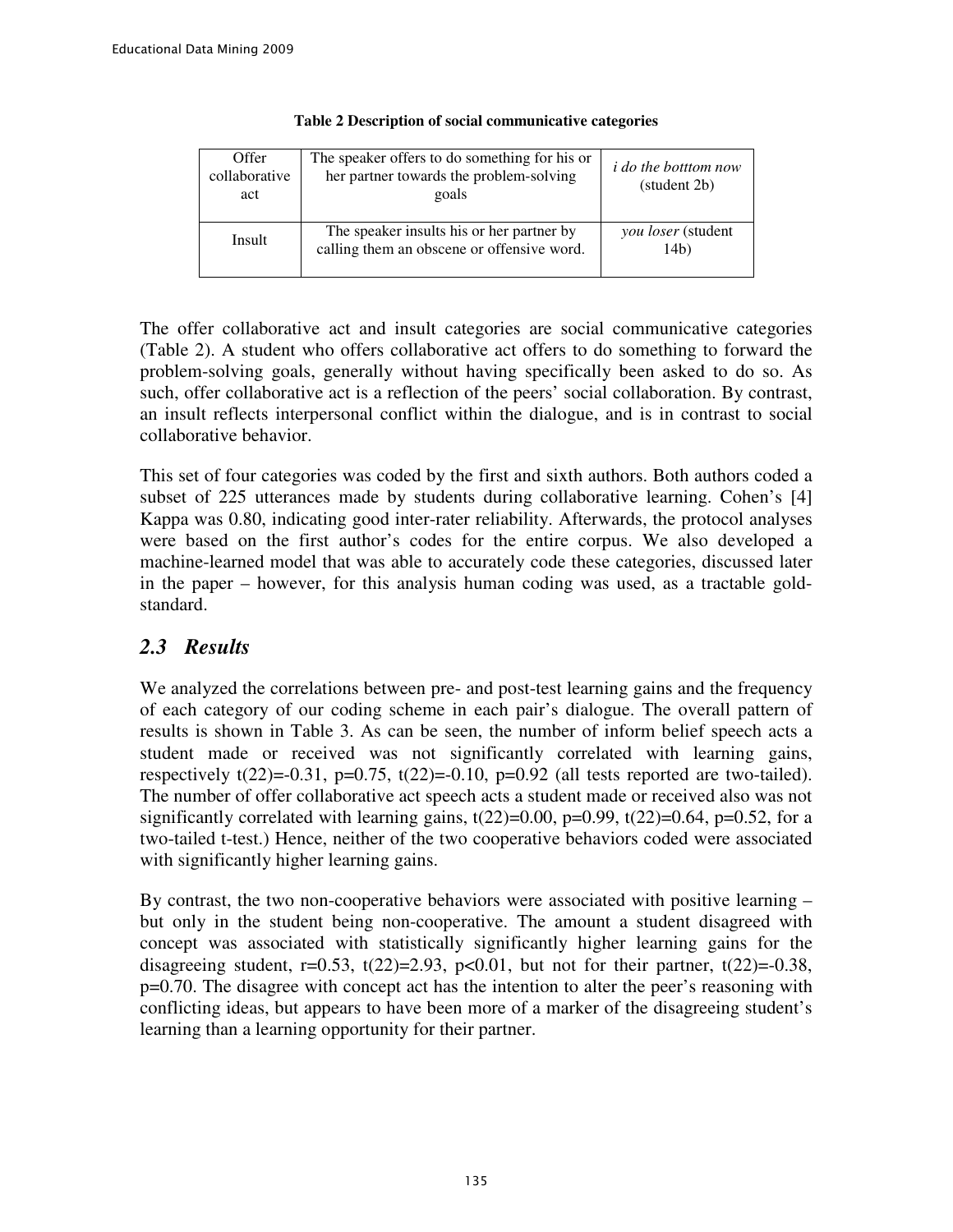Interestingly, the amount a student made insults was also associated with significantly higher learning gains,  $r=0.70$ ,  $t(22)=4.53$ ,  $p<0.001$ , but receiving insults from another student was not associated with higher learning gains,  $r=0.26$ ,  $t(22)=1.26$ ,  $p=0.21$ .

Hence, students who acted in ways that create or indicate interpersonal conflict appeared to have higher learning gains in this study. Students who behaved in a more cooperative fashion did not appear to have higher gains. However, the mechanism explaining this result is not clear. Did students learn more because they allowed cognitive conflict to move into interpersonal conflict, or did students engage in interpersonal conflict because they had learned more than their partner, and were impatient with them? It is possible, in particular, that the anonymity of the online learning system facilitated students who had just learned the material in choosing to insult their partner rather than help them.

| Table 3. The relationship between learning gains and different dialogue acts (p values shown). |  |
|------------------------------------------------------------------------------------------------|--|
| Statistically significant results $(p<0.05)$ in boldface.                                      |  |

| Context             | Cognitive |     | Social                   |        |     |                                |
|---------------------|-----------|-----|--------------------------|--------|-----|--------------------------------|
|                     | S         | H   | Category                 | S      | H   | Category                       |
| More<br>Cooperative | 0.8       | 0.9 | inform belief            | 0.9    | 0.5 | Offer<br>collaborative<br>help |
| Less<br>Cooperative | 0.008     | 0.2 | disagree with<br>concept | 0.0001 | 0.2 | insult                         |

S – Speaker, H - Hearer

# **3 Development of Collaboration Behavior Detectors**

Having coded a significant number of utterances, the next step was to determine whether it would be possible to develop a machine learned model that could automatically detect these four categories. Such a detector could be used to drive automated interventions by the CSCL environment. (Possible interventions will be discussed in the discussion section).

These four categories were combined with additional data coded with twenty-eight other categories, representing a wide span of possible dialogue acts within collaborative learning. The full coding scheme is discussed in detail in the first author's doctoral dissertation [17]. In total, there were 170 utterances coded with the 4 speech acts discussed above, and a total of 1940 utterances coded with the full set of 32 speech acts.

Rosé et al's [20] TagHelper tool kit was used to develop a machine learned model that could identify the set of speech acts in students' utterances. TagHelper provides text classification services, designed for use with several languages, and access to a variety of metrics for validating model goodness. It also automatically distills features previously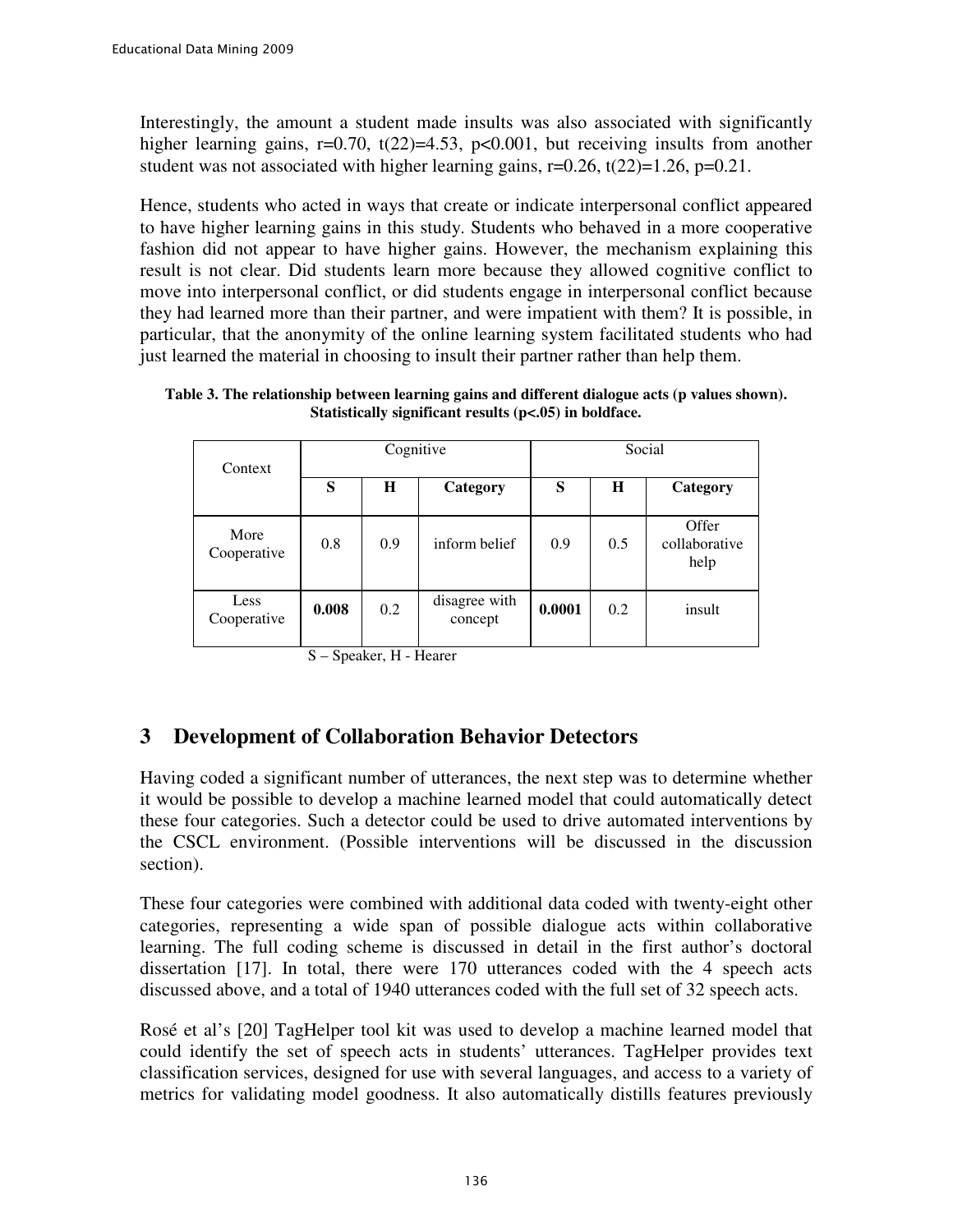found to be useful for linguistic analyses, such as bigrams and the presence of "stop" words. We used TagHelper to develop models, and to quantify our success in terms of agreement with the hand-coded gold standard corpus. The Naïve Bayes classification algorithm was selected, and applied to the 32 speech acts on the dialogue data. The Kappa [4] statistic was used, in combination with 10-fold cross validation, to assess reliability of the model's coding. Non-stratified cross-validation was used, under the assumption that multiple utterances by a single student on a single topic are unlikely to be highly correlated to each other (as opposed to other types of behavior, where a student's responses may be more characteristic), especially when all students are discussing the same mathematical topics. For instance, terms used to discuss fractions, or to disagree about fractions, are likely to be similar between students.

The model was successful at classifying student utterances. Within the whole set of 32 speech act categories, kappa was a respectable 0.65. Within the set of four utterances that were previously thought to be particularly relevant for modeling and understanding learning (two were indeed found to be statistically significantly associated with learning), kappa was an excellent 0.91. This was better than our human judges' degree of agreement, suggesting that the model was highly successful.

# **4 Discussion and Conclusions**

In the previous section, an automated detector of a variety of speech acts was presented and shown to be reasonably effective at distinguishing between a variety of speech acts, including the four categories discussed in detail in this paper: inform belief, disagree with concept, offer collaborative act, and insult. With Kappa values between 0.65 (all categories) and 0.91 (categories discussed in this paper), it seems quite feasible to use the model for detecting and responding to different types of speech acts.

However, using the model to drive appropriate interventions depends on understanding the implications of each type of speech act, which leads to a need for analyses such as the one presented here. In the analysis in section 2 of this paper, learning gains were correlated with speech acts. Understanding this gives us an important first piece in the puzzle of deciding how a CSCL system should respond to those acts. Developing a full understanding of what prompts different speech acts will help us even further.

Within this study, learning gains were positively related to interpersonal conflict. Arsenio and Lover [2] and Shantz [22] previously found, in face to face collaboration, that the conflict of ideas can lead to aggressive behavior, including the types of interpersonal conflict observed here. In those studies, the aggressive behavior harmed students' interpersonal relationships. However, the anonymity of communication in our study may have enabled students to insult each other with lower interpersonal cost, eliminating one of the negative factors associated with aggressive behavior in collaborative learning. In broader usage of such a CSCL system, this anonymity could persist within internet usage while not persisting in classroom usage (because over time, students can determine who they are collaborating with in a classroom, eliminating anonymity).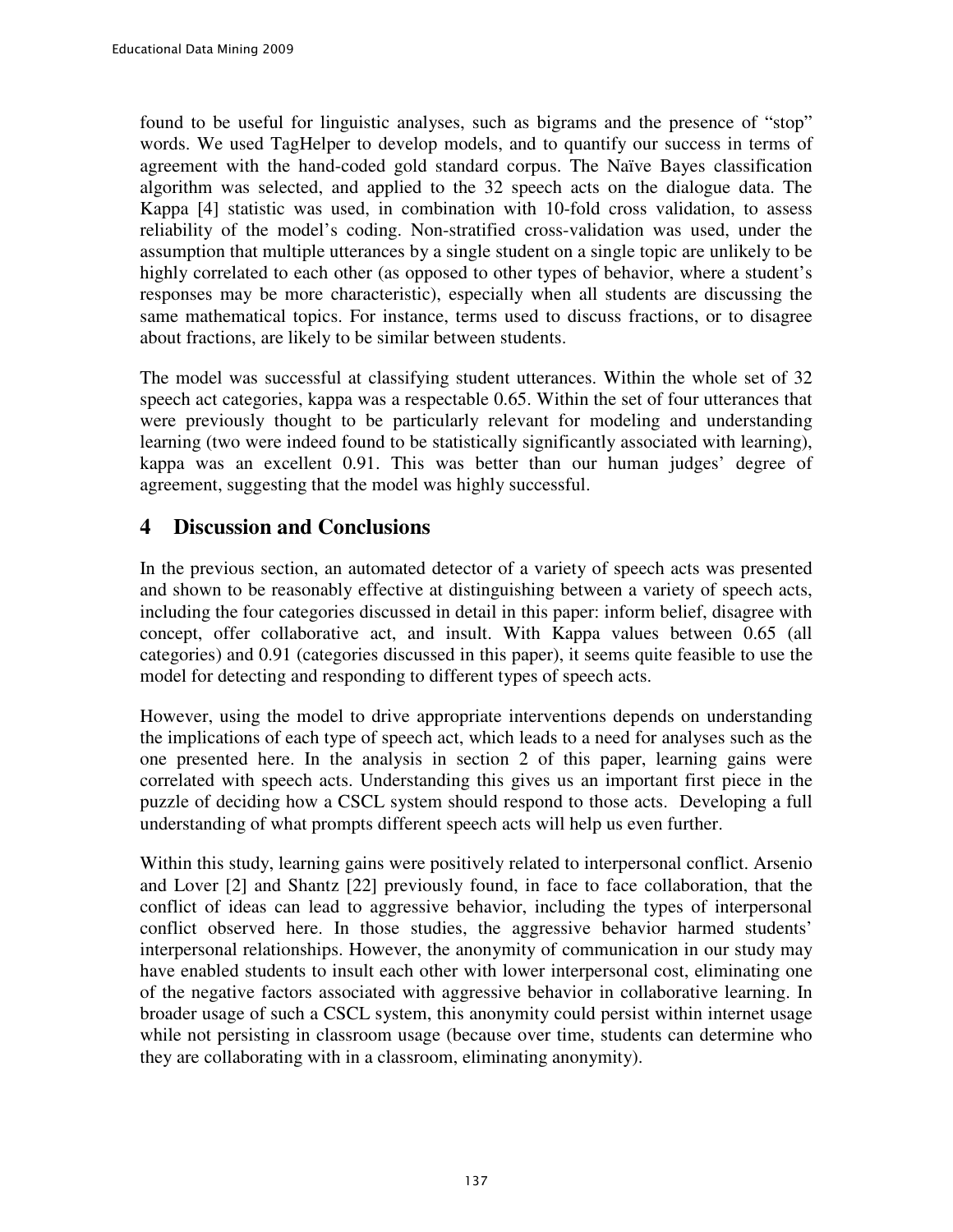This does not mean, however, that insults are to be encouraged. Insults are clearly perceived as problematic in online communication (e.g. O'Sullivan and Flanagin [15]), and may be associated with the abandonment of usage of online learning environments (cf. Reinig et al. [18]).

In general, this work supports the hypothesis that positive cognitive conflict can coincide with interpersonal conflict. It is not at all clear from our results that the interpersonal conflict had a positive impact on cognitive conflict or learning – for instance, it may have been a side-effect of one student's greater learning, with no positive impact on the other student. Studying this issue in richer depth will require a combination of methods, including time series analysis on a significantly larger corpus of data, and perhaps experimentally manipulating interpersonal conflict via not transmitting students' insults, in order to determine insults' causes and impacts on learning.

One clear implication of our results is that insults and interpersonal conflict play a prominent role in collaborative learning, which cannot be safely ignored. An overly harsh response to student insults may also interfere with the positive learning that insults appear to be associated with. One approach may be to attempt to develop designs which guide students in moderating their comments to others, without disrupting the cognitive conflict which insults appear to be associated with. However, if insulting another student produces pleasure for the insulting student and increases the insulting student's desire to persist in the use of a learning environment [cf. 24], it may be feasible for a CSCL environment to automatically strip out insults from the text the insulted student actually receives. Further research on how software that supports CSCL can optimally handle insults and other interpersonal conflict behaviors, given the ability to detect those acts, appears to be warranted.

# **5 Acknowledgements**

This work was funded in part by NSF grant REC-043779 to "IERI: Learning-Oriented Dialogs in Cognitive Tutors: Toward a Scalable Solution to Performance Orientation".

# **References**

[1] Aleven, V., Sewall, J., McLaren, B. M., & Koedinger, K. R. Rapid authoring of intelligent tutors for real-world and experimental use. In Kinshuk, R. Koper, P. Kommers, P. Kirschner, D. G. Sampson, & W. Didderen (Eds.), *Proceedings of the 6th IEEE International Conference on Advanced Learning Technologies (ICALT 2006)*, 847- 851.

[2] Arsenio,W. F., & Lover, A. Emotions, conflicts, and aggression during preschoolers' free play. *British Journal of Developmental Psychology*, 1997, 15, 531–542.

[3] Berkowitz, M., & Gibbs, J. Measuring the developmental features of moral discussion. *Merrill-Palmer Quarterly*, 1983, 29, 399-410.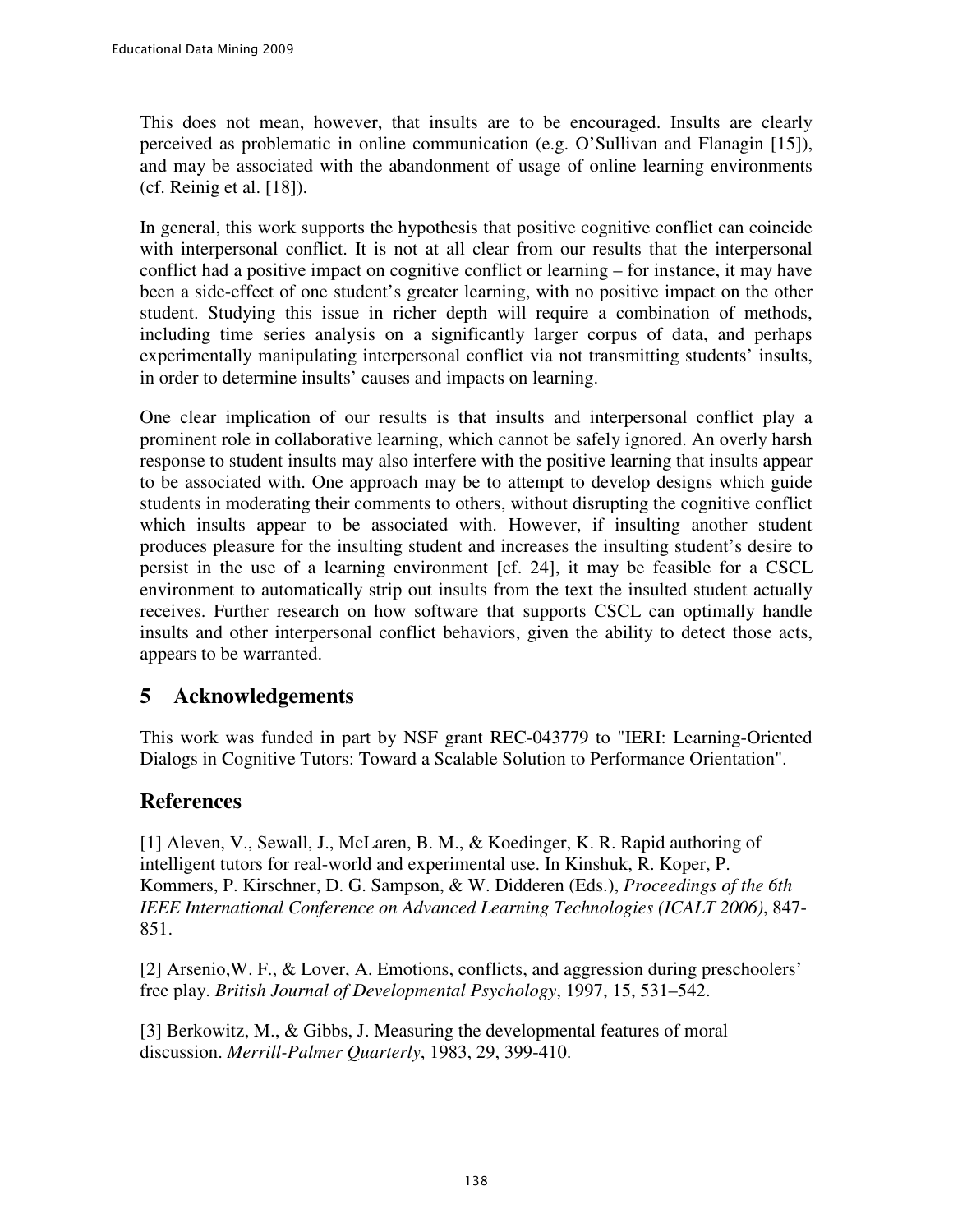[4] Cohen, J. A. Coefficient of agreement for nominal scales. *Educational and Psychological Measurement*, 1960, 20, 37–46.

[5] Dillenbourg, P., Baker, M., Blaye, A. & O'Malley, C. The evolution of research on collaborative learning. In E. Spada & P. Reiman (Eds) *Learning in Humans and Machine: Towards an interdisciplinary learning science*. (pp. 189-211), 1995. Oxford: Elsevier.

[6] Hamel, R. *Over het denken van de architect (On the thought processes of architects),*  1990. Amsterdam: AHA Books.

[7] Howe, C. & McWilliam, D. Opposition in social interaction between children: why intellectual benefits do not mean social costs. *Social Development*, 2006, 15, 205-231

[8] Jordan, P., Hall, B., Ringenberg, M., Cui, Y., Rosé, C. P. Tools for Authoring a Dialogue Agent that Participates in Learning Studies. *Proceedings of Artificial Intelligence in Education 2007.*

[9] Kumar, R., Rosé, C. P., Wang, Y. C., Joshi, M., Robinson, A. Tutorial Dialogue as Adaptive Collaborative Learning Support. *Proceedings of Artificial Intelligence in Education 2007.*

[10] Kruger, C. Cognitive aspects of re-use in industrial design engineering. In W. Visser (Ed.), *Proceedings of the Workshop of the Thirteenth International Joint Conference on Artificial Intelligence "Reuse of designs: an interdisciplinary cognitive approach",* 1993, Chambéry, France.

[11] Miller, S.A. and C.A. Brownell. Peers, persuasion, and Piaget: dyadic interaction between conservers and nonconservers. *Child Development,* 1975, 46, 992-997 .

[12] Moshman, D. and Geil, M. Collaborative reasoning: evidence for collective rationality. *Thinking and Reasoning*, 1998, 4(3), 231-248.

[13] Murray, F. B., Ames, G., & Botvin, G. The acquisition of conservation through cognitive dissonance. *Journal of Educational Psychology*, 1997, 69, 519-527.

[14] Nastasi, B. K., & Clements, D. H. Social-cognitive behaviors and higher-order thinking in educational computer environments. *Learning and Instruction*, 1992, 2, 215- 238.

[15] O'Sullivan and A.J. Flanagin, Reconceptualizing 'Flaming' and Other Problematic Messages, *New Media & Society*, 2003, 5 (1), 69–94.

[16] Piaget, J. The Role of Action in the Development of Thinking. In W.F. Overton & J.M Gallagher (Eds.), *Advances in Research and Theory*, 1997. New York: Plenum Press.

[17] Prata, D.N. *Modelo de Análise de Conflitos em Diálogos em Aprendizagem Colaborativa (Analytical Model of Conflicts in Collaborative Learning Dialogues).*